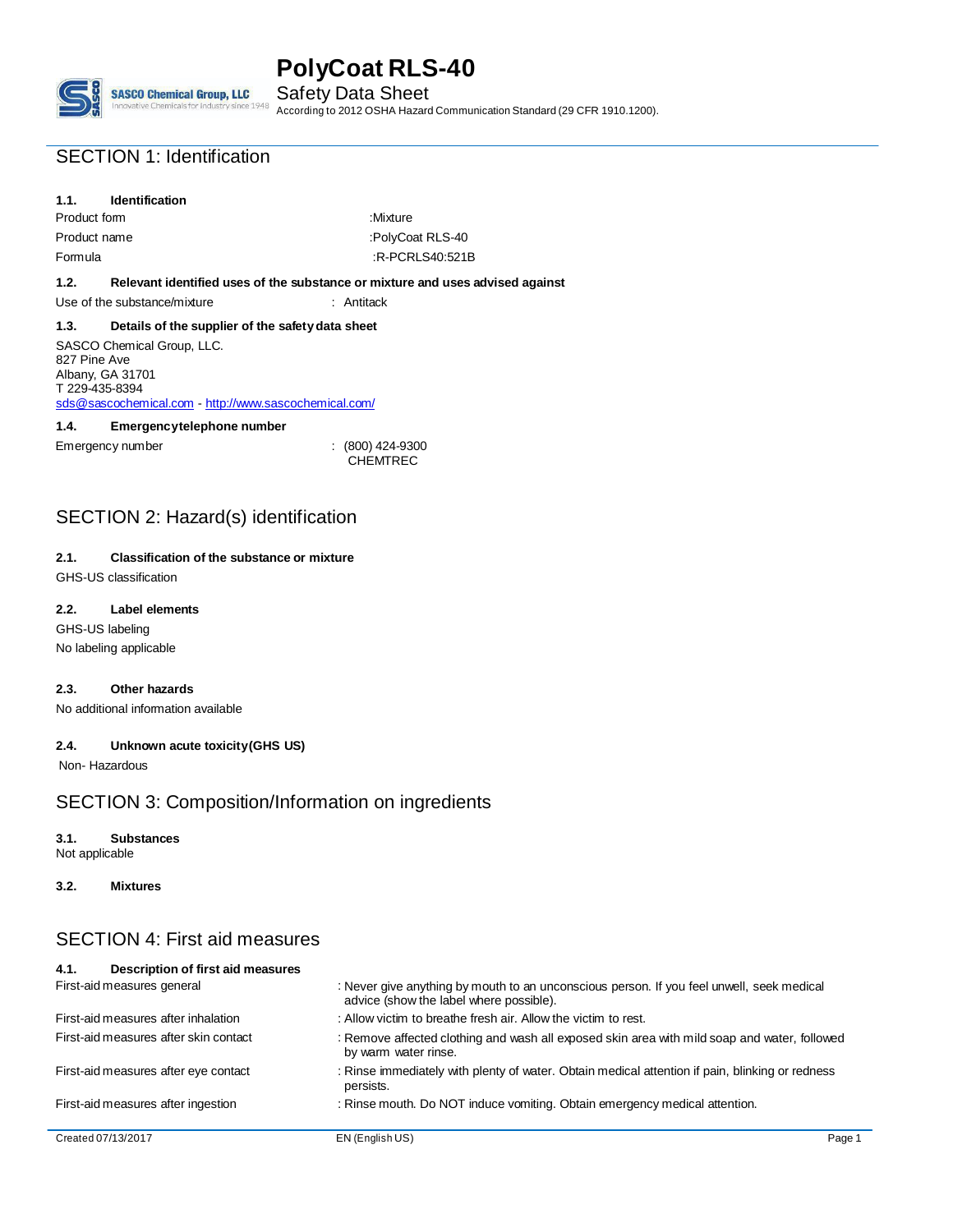## Safety Data Sheet

according to Federal Register / Vol. 77, No. 58 / Monday, March 26, 2012 / Rules and Regulations

| 4.2.<br>Most important symptoms and effects, both acute and delayed                                          |                                                                                            |  |
|--------------------------------------------------------------------------------------------------------------|--------------------------------------------------------------------------------------------|--|
| Symptoms/effects                                                                                             | : Not expected to present a significant hazard under anticipated conditions of normal use. |  |
| Symptoms/effects after skin contact                                                                          | : May cause moderate irritation.                                                           |  |
| Symptoms/effects after eye contact                                                                           | : May cause eye irritation.                                                                |  |
| Indication of any immediate medical attention and special treatment needed<br>4.3.<br>Treat symptomatically. |                                                                                            |  |
| <b>SECTION 5: Firefighting measures</b>                                                                      |                                                                                            |  |

### **5.1. Extinguishing media**

| Suitable extinguishing media<br>Unsuitable extinguishing media |                                                       | : Foam. Dry powder. Carbon dioxide. Water spray. Sand.                                                                                                               |  |  |  |
|----------------------------------------------------------------|-------------------------------------------------------|----------------------------------------------------------------------------------------------------------------------------------------------------------------------|--|--|--|
|                                                                |                                                       | : Do not use a heavy water stream.                                                                                                                                   |  |  |  |
| 5.2.                                                           | Special hazards arising from the substance or mixture |                                                                                                                                                                      |  |  |  |
| Fire hazard                                                    |                                                       | : Not flammable.                                                                                                                                                     |  |  |  |
| Reactivity                                                     |                                                       | : Stable under normal conditions.                                                                                                                                    |  |  |  |
| 5.3.                                                           | <b>Advice for firefighters</b>                        |                                                                                                                                                                      |  |  |  |
|                                                                | Firefighting instructions                             | : Use water spray or fog for cooling exposed containers. Exercise caution when fighting any<br>chemical fire. Prevent fire-fighting water from entering environment. |  |  |  |
|                                                                | Protection during firefighting                        | : Do not enter fire area without proper protective equipment, including respiratory protection.                                                                      |  |  |  |
|                                                                |                                                       |                                                                                                                                                                      |  |  |  |

# SECTION 6: Accidental release measures

| 6.1.             | Personal precautions, protective equipment and emergencyprocedures |  |                                                                                                              |
|------------------|--------------------------------------------------------------------|--|--------------------------------------------------------------------------------------------------------------|
| General measures |                                                                    |  | : Remove ignition sources. Use special care to avoid static electric charges. No open flames. No<br>smoking. |
| 6.1.1.           | For non-emergencypersonnel                                         |  |                                                                                                              |
|                  | Emergency procedures                                               |  | : Evacuate unnecessary personnel.                                                                            |
| 6.1.2.           | For emergencyresponders                                            |  |                                                                                                              |
|                  | Protective equipment                                               |  | : Equip cleanup crew with proper protection.                                                                 |
|                  | Emergency procedures                                               |  | : Ventilate area.                                                                                            |

### **6.2. Environmental precautions**

Prevent entry to sewers and public waters. Notify authorities if liquid enters sewers or public waters.

### **6.3. Methods and material for containment and cleaning up**

- 
- Methods for cleaning up **intert in the spills** with inert solids, such as clay or diatomaceous earth as soon as possible. Collect spillage. Store away from other materials.

### **6.4. Reference to other sections**

See Heading 8. Exposure controls and personal protection.

# SECTION 7: Handling and storage

| Precautions for safe handling<br>7.1.                                |                                                                                                                                                                                                                                   |
|----------------------------------------------------------------------|-----------------------------------------------------------------------------------------------------------------------------------------------------------------------------------------------------------------------------------|
| Additional hazards when processed                                    | : Handle empty containers with care because residual vapors are flammable. Keep away from<br>open flames and sparks. - No smoking.                                                                                                |
| Precautions for safe handling                                        | : Wash hands and other exposed areas with mild soap and water before eating, drinking or<br>smoking and when leaving work. Provide good ventilation in process area to prevent formation<br>of vapor. No open flames. No smoking. |
| Conditions for safe storage, including any incompatibilities<br>7.2. |                                                                                                                                                                                                                                   |
| <b>Technical measures</b>                                            | : Proper grounding procedures to avoid static electricity should be followed.                                                                                                                                                     |
| Storage conditions                                                   | : Keep only in the original container in a cool, well ventilated place away from: heat. Keep<br>container closed when not in use.                                                                                                 |
| Incompatible products                                                | : Strong bases. Strong acids.                                                                                                                                                                                                     |
| Incompatible materials                                               | : Sources of ignition. Direct sunlight. Heat sources.                                                                                                                                                                             |
| Storage area                                                         | : Store in a well-ventilated place. Do not freeze.                                                                                                                                                                                |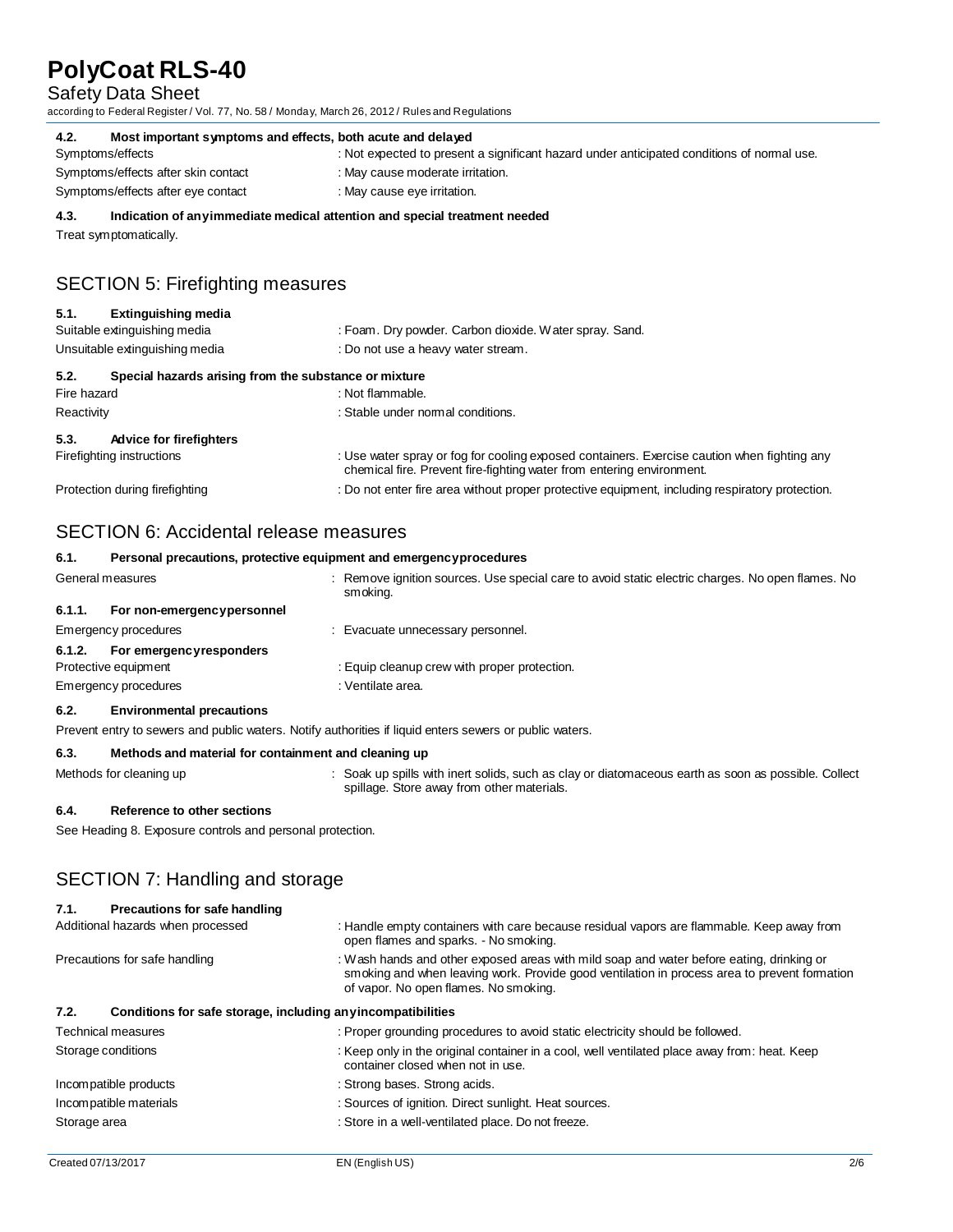# SECTION 8: Exposure controls/personal protection

## **8.1. Control parameters**

No additional information available

| 8.2.<br><b>Exposure controls</b>  |                                                                                                                                                                                                                                                                               |  |
|-----------------------------------|-------------------------------------------------------------------------------------------------------------------------------------------------------------------------------------------------------------------------------------------------------------------------------|--|
| Appropriate engineering controls  | : Ensure good ventilation of the work station. General industrial hygiene practice. Emergency<br>eye wash fountains and safety showers should be available in the immediate vicinity of any<br>potential exposure. Use spark-/explosion proof appliances and lighting system. |  |
| Personal protective equipment     | : Avoid all unnecessary exposure.                                                                                                                                                                                                                                             |  |
| Materials for protective clothing | : Impervious clothing.                                                                                                                                                                                                                                                        |  |
| Hand protection                   | : Wear protective gloves.                                                                                                                                                                                                                                                     |  |
| Eye protection                    | : Chemical goggles or safety glasses.                                                                                                                                                                                                                                         |  |
| Skin and body protection          | : Impervious shoes.                                                                                                                                                                                                                                                           |  |
| Respiratory protection            | : In case of insufficient ventilation, wear suitable respiratory equipment.                                                                                                                                                                                                   |  |
| Environmental exposure controls   | : Avoid release to the environment.                                                                                                                                                                                                                                           |  |
| Other information                 | : Do not eat, drink or smoke during use.                                                                                                                                                                                                                                      |  |

# SECTION 9: Physical and chemical properties

## **9.1. Information on basic physical and chemical properties**

| Physical state                              | : Liquid            |
|---------------------------------------------|---------------------|
| Appearance                                  | : Viscous liquid    |
| Color                                       | : White             |
| Odor                                        | : Mild              |
| Odor threshold                              | : No data available |
| рH                                          | : No data available |
| pH solution                                 | $:7.5 - 8.3$        |
| Melting point                               | : No data available |
| Freezing point                              | : $32^{\circ}$ F    |
| Boiling point                               | : 212 $\degree$ F   |
| Flash point                                 | : No data available |
| Relative evaporation rate (butyl acetate=1) | : No data available |
| Flammability (solid, gas)                   | : No data available |
| <b>Explosion limits</b>                     | : No data available |
| Explosive properties                        | : No data available |
| Oxidizing properties                        | : No data available |
| Vapor pressure                              | : No data available |
| Specific Gravity at 25°C                    | $: 0.95 - 1.1$      |
| Relative vapor density at 20 °C             | : No data available |
| Solubility                                  | : No data available |
| Log Pow                                     | : No data available |
| Auto-ignition temperature                   | : No data available |
| Decomposition temperature                   | : No data available |
| Viscosity                                   | : No data available |
| Viscosity, kinematic                        | : No data available |
| Viscosity, dynamic                          | : No data available |
| 9.2.<br><b>Other information</b>            |                     |

No additional information available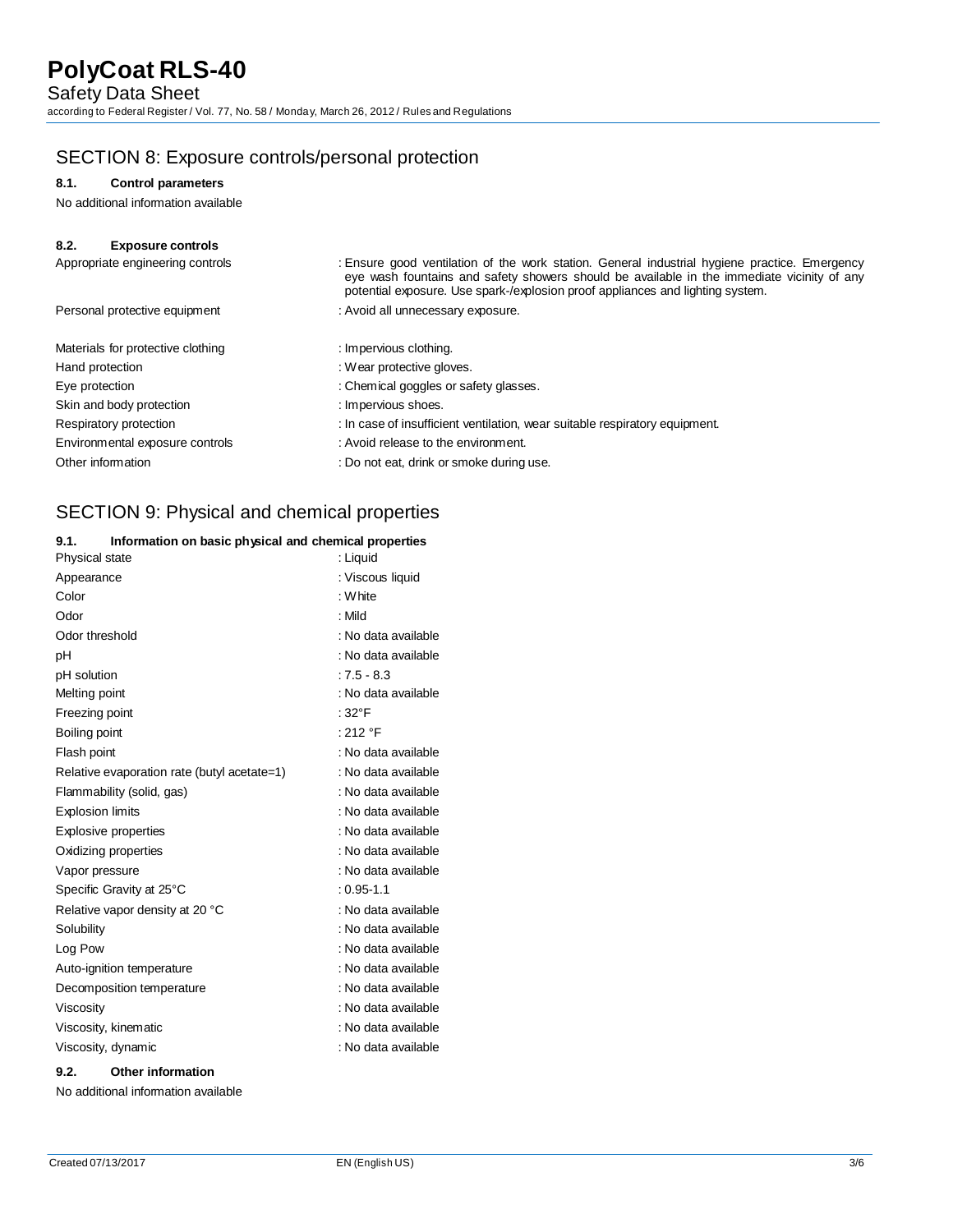Safety Data Sheet

according to Federal Register / Vol. 77, No. 58 / Monday, March 26, 2012 / Rules and Regulations

# SECTION 10: Stability and reactivity

## **10.1. Reactivity**

Stable under normal conditions.

# **10.2. Chemical stability**

Stable under normal conditions.

## **10.3. Possibilityof hazardous reactions**

Not established.

### **10.4. Conditions to avoid**

Direct sunlight. Extremely high or low temperatures. Open flame.

## **10.5. Incompatible materials**

Strong acids. Strong bases.

## **10.6. Hazardous decomposition products**

Fumes. Carbon monoxide. Carbon dioxide. May release flammable gases.

# SECTION 11: Toxicological information

### **11.1. Information on toxicological effects**

| Acute toxicity                                         | : Not classified                                                    |
|--------------------------------------------------------|---------------------------------------------------------------------|
| Skin corrosion/irritation                              | : Not classified                                                    |
| Serious eye damage/irritation                          | : Not classified                                                    |
| Respiratory or skin sensitization                      | : Not classified                                                    |
| Germ cell mutagenicity                                 | : Not classified                                                    |
| Carcinogenicity                                        | : Not classified                                                    |
| Reproductive toxicity                                  | : Not classified                                                    |
| Specific target organ toxicity – single exposure       | : Not classified                                                    |
| Specific target organ toxicity – repeated<br>exposure  | : Not classified                                                    |
| Aspiration hazard                                      | : Not classified                                                    |
| Potential Adverse human health effects and<br>symptoms | : Based on available data, the classification criteria are not met. |
| Symptoms/effects after skin contact                    | : May cause moderate irritation.                                    |
| Symptoms/effects after eye contact                     | : May cause eye irritation.                                         |

# SECTION 12: Ecological information

### **12.1. Toxicity**

#### **12.2. Persistence and degradability**

| -40<br>$\sim$<br>$\sim$   |              |
|---------------------------|--------------|
|                           | establisheu. |
| istence and degradability | No:          |